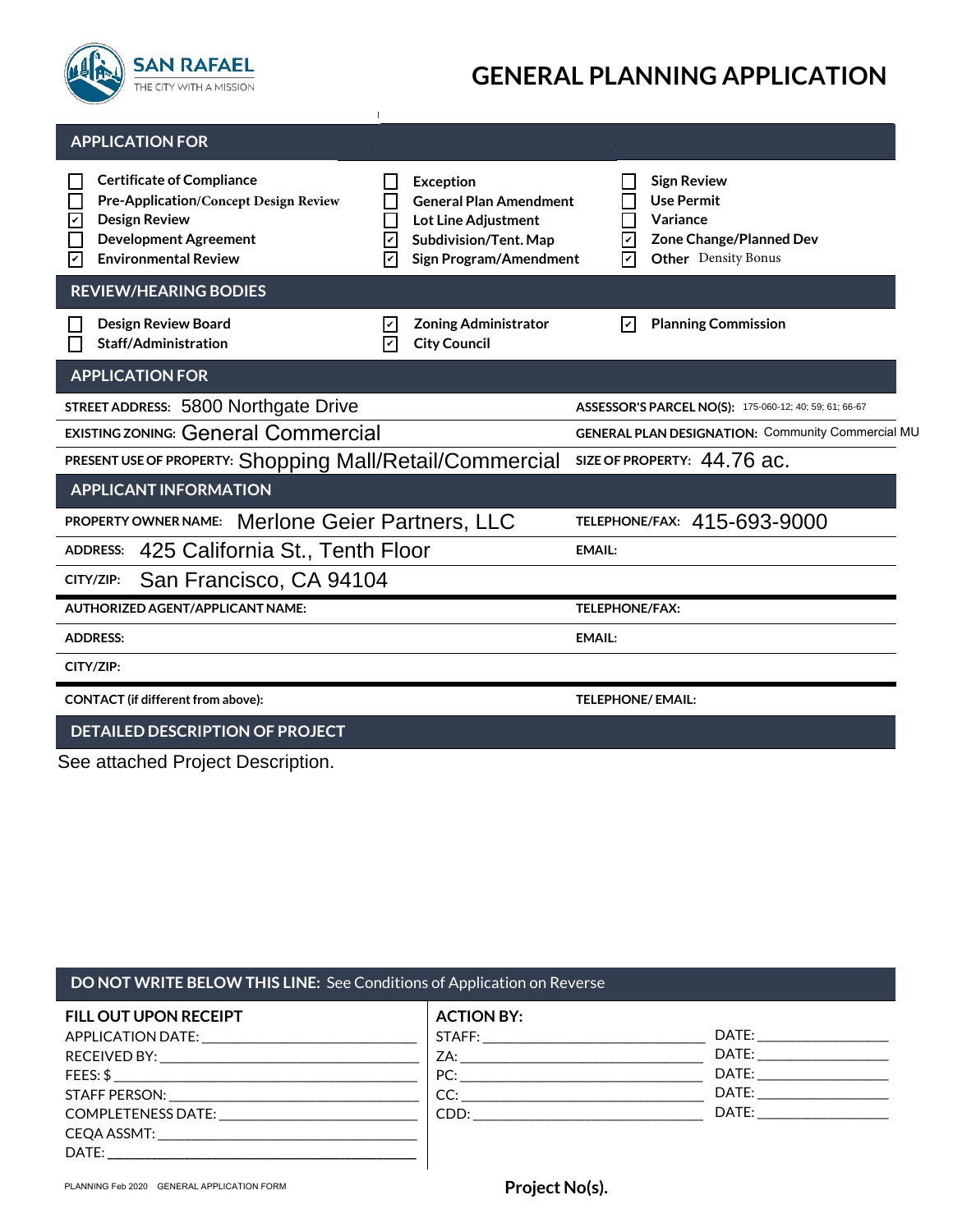#### **CONDITIONS OF APPLICATION**

- **1)** All materials submitted in conjunction with this form shall be considered a part of this application.
- **2)** This application will not be considered filed and processing may not be initiated until the Planning Division determines that the submittal is complete with all necessary information and is "accepted as complete." The City will notify the applicant of all application deficiencies no later than 30 days following application submittal.
- **3)** The property owner authorizes the listed authorized agent(s)/contact(s) to appear before the City Council, Planning Commission, Design Review Board and Zoning Administrator and to file applications, plans, and other information on the owner's behalf.
- **4)** The Owner shall inform the Planning Division in writing of any changes.
- **5) INDEMNIFICATION:** As a condition of this application, applicant agrees to defend, indemnify, release and hold harmless the City, its agents, officers, attorneys, employees, boards and commissions from any claim, action or proceeding brought against any of the foregoing individuals or entities ("indemnities"), the purpose of which is to attack, set aside, void or annul the approval of this application or the adoption of any environmental document which accompanies it. This indemnification shall include, but not be limited to, damages, costs, expenses, attorney fees or expert witness fees that may be asserted or incurred by any person or entity, including the applicant, third parties and the indemnities, arising out of or in connection with the approval of this application, whether or not there is concurrent, passive or active negligence on the part of the indemnities.

In the event that any claim, action or proceeding as described above is brought, the City shall promptly notify the applicant of any such claim, action or proceeding, and the City will cooperate fully in the defense of such claim, action, or proceeding. In the event the applicant is required to defend the City in connection with any said claim, action or proceeding, the City shall retain the right to (1) approve the counsel to so defend the City, (2) approve all significant decisions concerning the manner in which the defense is conducted, and (3) approve any and all settlements, which approval shall not be unreasonably withheld. Nothing herein shall prohibit theCity from participating in the defense of any claim, action or proceeding, provided that if the City chooses to have counsel of its own to defend any claim, action or proceeding where applicant already has retained counsel to defend the City in such matters, the fees and the expenses of the counsel selected by the City shall be paid by the City.

- **6) ATTORNEY'S EXPENSES COST REIMBURSEMENT:** As a condition of this application, applicant agrees to be responsible for the payment of all City Attorney expenses and costs, both for City staff attorneys and outside attorney consultants retained by the City, associated with the reviewing, process and implementing of the land use approval and related conditions of such approval. City Attorney expenses shall be based on the rates established from time to time by the City Finance Director to cover staff attorney salaries, benefits, and overhead, plus the actual fees and expenses of any attorney consultants retained by the City. Applicant shall reimburse City for City Attorney expenses and costs within 30 days following billing or same by the City.
- **7) RECOVERY OF ATTORNEY'S FEES BY PREVAILING PARTY:** In any action brought to enforce the applicant's obligations, including the Indemnification and Attorneys' Expenses Cost Reimbursement conditions set forth above, the prevailing party shall be entitled to an award of reasonable litigation costs, including attorneys' fees and costs.
- **8) COST BASED FEE SYSTEM** (not applicable to flat fee applications): Applicant agrees to pay to the City all incurred costs, both direct and indirect, including State-mandated costs, associated with review and processing of the accompanying application for land use approval(s), even if the application is withdrawn or not approved.

Reimbursable costs include all staff and overhead costs as established in the City's adopted Cost Recovery Fee Program Master Fee Schedule, as well as the cost of required professional consultants to assist in environmental, engineering or legal review.

If expenditures exceed 75% of the deposit amount required by the Cost Recovery Fee Program, additional deposits will be requested. Applicant understands and agrees that nonpayment of deposit requests within the time period specified in the request shall be deemed a withdrawal of the application. Any unexpended funds will be refunded by the City after completion of application processing.

I have read and agree with all of the above. I declare under penalty of perjury that the information contained in this application is true and correct to the best of my knowledge.

| <b>Property Owner:</b>      | Dated  |
|-----------------------------|--------|
|                             |        |
| Authorized Agent/Applicant: | Dated. |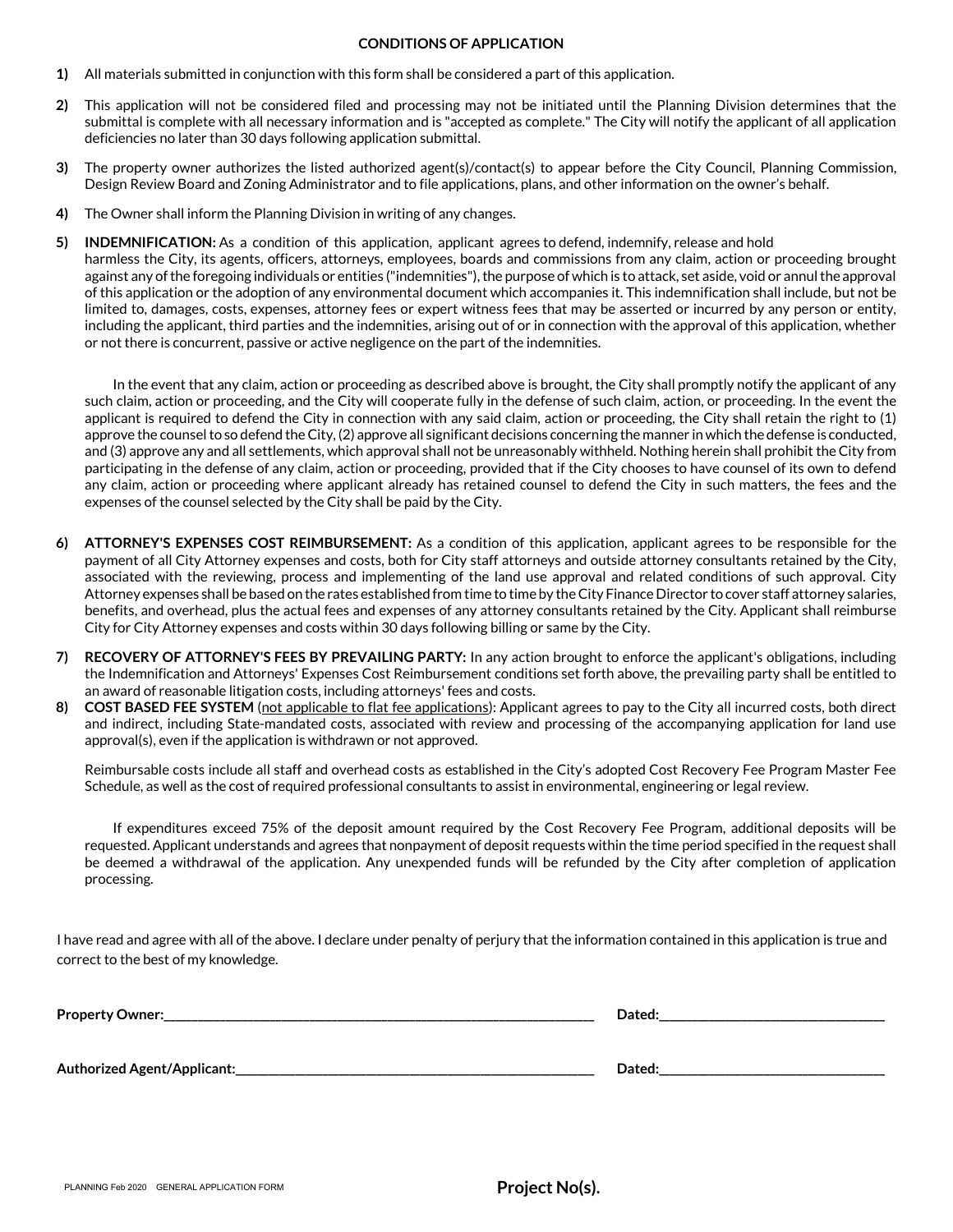#### **NORTHGATE TOWN SQUARE San Rafael, California**

#### **Merlone Geier Partners, LLC**

#### Project Description 2022

#### **Project History and Background**

The Northgate Mall (the "Mall") is a shopping mall located at 5800 Northgate Drive in the City of San Rafael, California (the "City"). The Mall opened in 1965 with The Emporium as its original anchor tenant. In 1987 it underwent a major renovation that primarily enclosed the original open-air design. At present, the Mall's anchors are Macy's, Kohl's and Sears, and the facility remains the only enclosed regional shopping center in Marin County.

The original owner of the Mall was M&T Properties, Inc. The Macerich Company bought the Mall in 1985 and began further renovations in 2008. The property is subject to a 2008 Development Agreement, pursuant to which The Macerich Company proposed to demolish a portion of the central mall building and make various exterior improvements.

Merlone Geier Partners, LLC ("Applicant") acquired the Mall property in 2017. With the City's consent, The Macerich Company also assigned the 2008 Development Agreement to Applicant in February 2017. On March 10, 2021, Applicant submitted an initial development application for the Northgate Mall Redevelopment Project. In response to input from community stakeholders over the past year, the comprehensive redevelopment plan has been extensively modified. The updated Northgate Town Square Project (the "Project"), as described below, will convert the aging Mall into a modern, pedestrian-oriented town center that mixes transitoriented housing, interconnected community gathering spaces, and relevant retail and restaurants that encourage public interaction and naturally draw people into an active social environment.

#### **1. Project Overview**

The Project involves the redevelopment of the existing Mall through the demolition of the majority of the mall structure and the Sears, Macy's, and Kohl's anchor buildings, redevelopment of commercial spaces, the construction of new commercial pads at the northern periphery of the property, construction of new structured and surface level parking facilities, development of multifamily dwelling units, and development of community open space and amenities, as further described below. Applicant proposes to complete this redevelopment in two phases pursuant to its 2025 Master Plan and 2040 Vision Plan, as reflected in Applicant's design plans included with this application package.

• **Demolition, reconstruction, and renovation of the existing Mall structure.** As described above, a key feature of the Project is the renovation of the outdated, 1960s era Mall to create a modern town center on par with other San Francisco Bay Area shopping destinations and consistent with the City's vision in San Rafael General Plan 2040 ("General Plan"). To accomplish this, Applicant proposes to convert the enclosed Mall into a pedestrian oriented, open-air town square experience with interconnectivity to surrounding commercial and residential uses. This will require demolition of portions of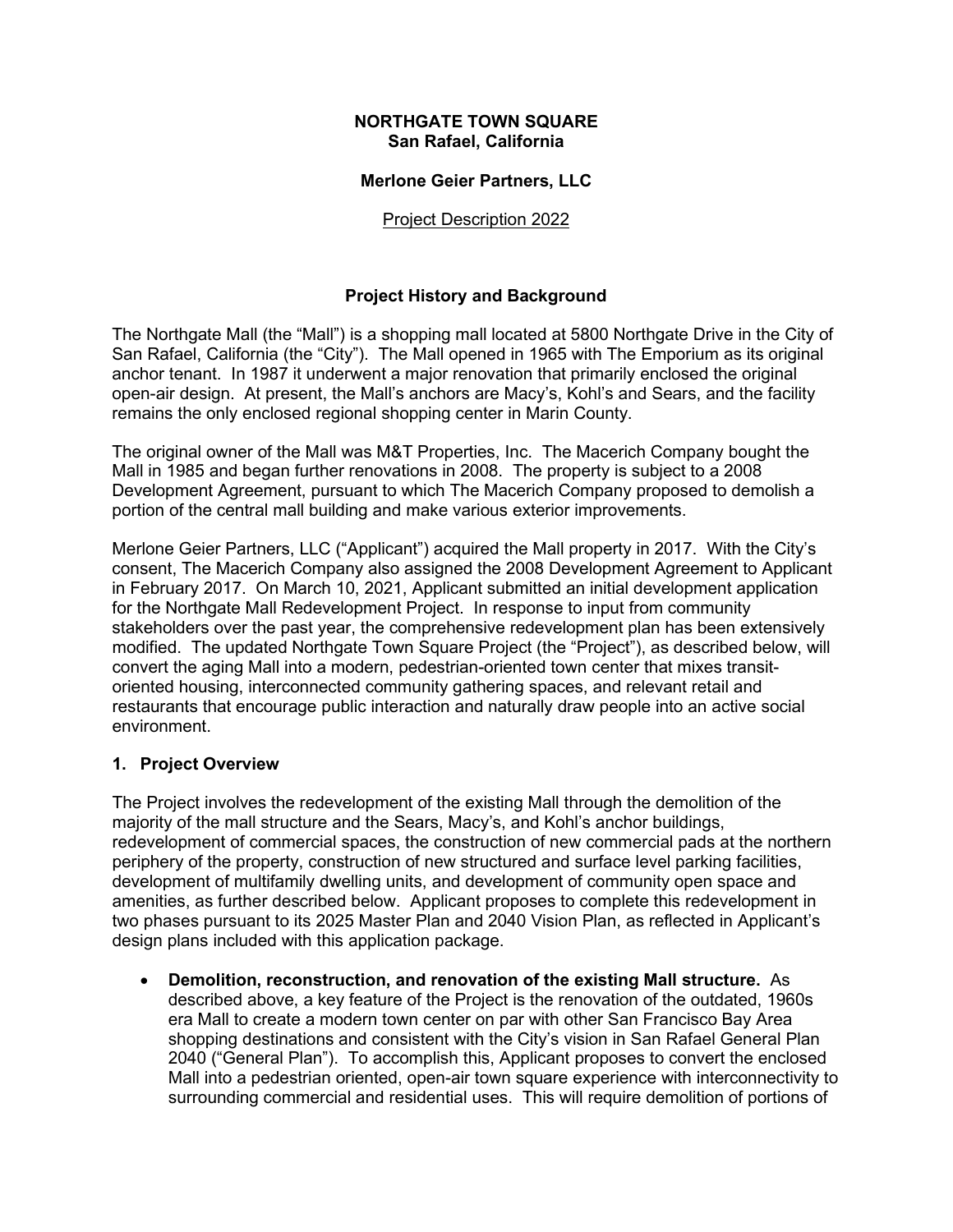the existing Mall structure and commercial pads. The 2025 Master Plan includes demolition of the 134,976-square-foot Sears anchor, 29,538-square-foot HomeGoods pad, and approximately 147,432 square feet of the Mall structure. The 2040 Vision Plan includes demolition of the remaining 254,015-square-foot Macy's and 77,750-squarefoot Kohl's anchors, and the demolition and reconstruction of the "Shops 1" structure adjacent to the Kohl's anchor. In total, the Project proposes demolition of a cumulative 651,807 square feet of commercial space.

- **Construction of new commercial structures.** The Project includes the construction of a number of new commercial structures surrounding both the renovated northern portion of the Mall building and the cinema in the southern portion of the property. These new structures will include new retail offerings, restaurant and dining establishments, and a renovated cinema (65,000 square feet), totaling approximately 103,900 square feet in new commercial space. The new structures will include opportunities for large retailers and small retailers, and development pads for future construction. The Project proposes to decrease the site's commercial gross leasable area (currently  $755,677<sup>1</sup>$  $755,677<sup>1</sup>$  $755,677<sup>1</sup>$  square feet) by a total of approximately 530,577 square feet. Total Project commercial area, including new and renovated uses and existing uses that will remain, will be 225,100 square feet. The commercial structures are depicted in the 2025 Master Plan and 2040 Vision Plan site plans, floor plans, and elevations.
- **Addition of residential dwelling units.** The Project includes the construction of new multifamily residential buildings on six residential parcels located on the southern, eastern, and western perimeters of the site. "Residential 1" and "Residential 3" through "Residential 6" will contain apartment-style residential buildings, ranging from four to seven stories in height. These buildings will provide a total of 1,235 new studio, onebedroom, two-bedroom, and three-bedroom units. "Residential 2" will contain 85 lowerdensity townhomes of three stories in height, located at the southern end of the site. The townhomes will include two-bedroom, three-bedroom, and four-bedroom units. In total, the Project proposes the addition of 1,320 dwelling units, specifically composed of the following:

|              | <b>Unit Count</b> | <b>Square Feet</b><br>per Unit | <b>Total Unit</b><br><b>Square Footage</b> |
|--------------|-------------------|--------------------------------|--------------------------------------------|
| Studio       | 180               | 430-750                        | 107,560 sf                                 |
| 1B           | 762               | 520-1415                       | 602,980 sf                                 |
| 2B           | 311               | 750-2200                       | $400,356$ sf                               |
| 3B           | 60                | 995-2620                       | $109,950$ sf                               |
| 4B           |                   | 2315                           | 16,205 sf                                  |
| <b>Total</b> | 1,320             |                                | 1,237,051 sf                               |

During the 2025 Master Plan phase, 907 of these units will be constructed on sites identified as "Residential 1," "Residential 2," "Residential 3," and "Residential 4," while the remaining 413 units will be built during the 2040 Vision Plan phase on "Residential 5" and "Residential 6." The residential structures are depicted in the 2025 Master Plan and 2040 Vision Plan floors plans, sections, and elevations. Total Project residential area,

<span id="page-3-0"></span><sup>1</sup> Based on San Rafael General Plan 2040, p. 13-12.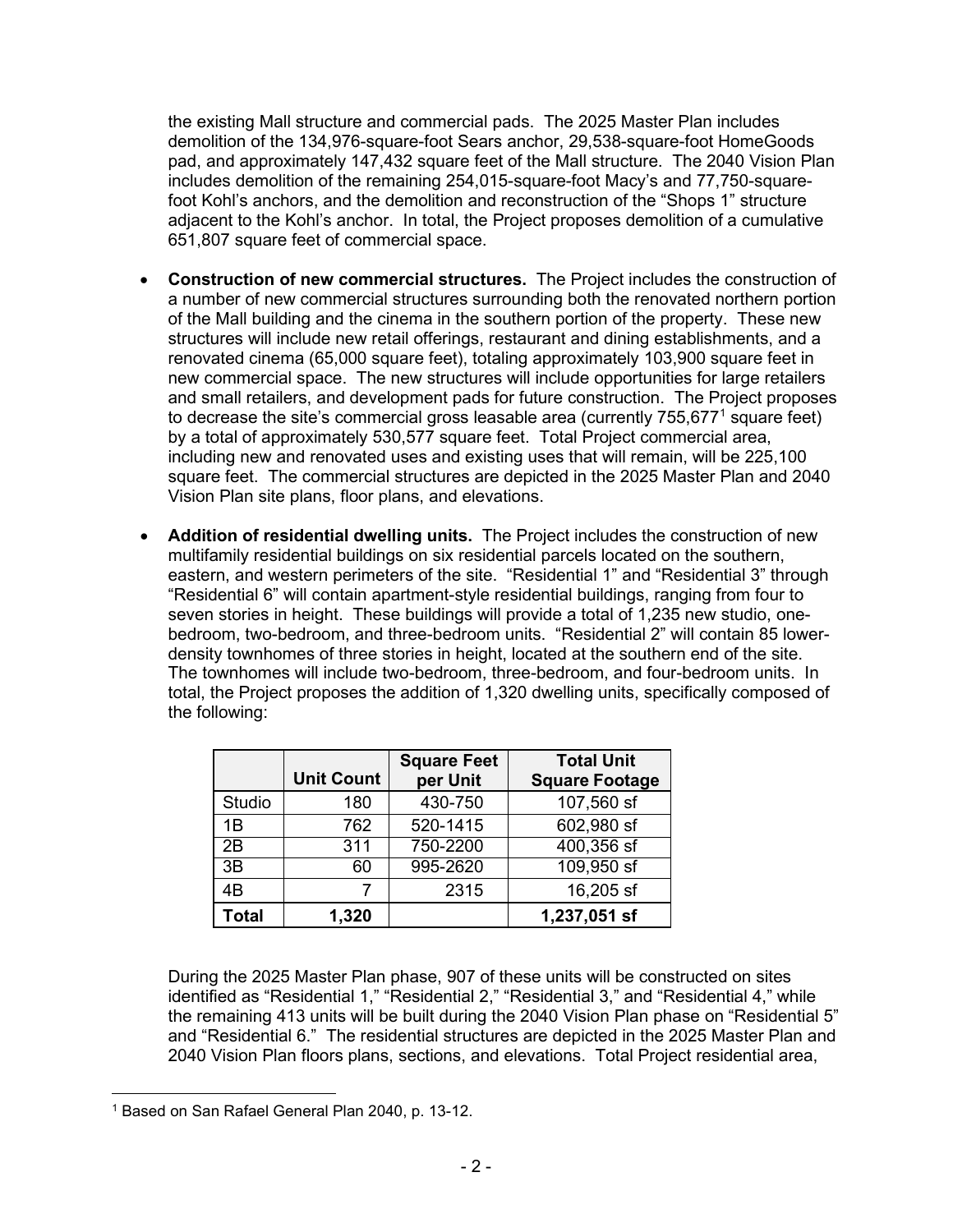including both private and common areas, will be 1,593,815 square feet. Residentdedicated parking facilities are included within all the residential buildings, totaling 2,233 residential parking stalls. Parking for the apartment-style buildings will be structured, while the townhomes will include private ground-level two-car garages.

With the addition of housing to the Project, the Project directly advances General Plan policies aimed at revitalizing the Northgate Town Center area. While the Project reduces the overall amount of retail at the Mall site, it provides vital and relevant commercial offerings while creating a unique community core centered on an activated town square with the addition of residential and entertainment offerings.

• **Open Space and Public Amenities.** The Project's commercial and residential uses will be located around a central 47,818-square-foot town square constructed during the 2025 Master Plan phase. The town square will serve as a multi-use public gathering space that includes a playground, a fenced dog park, and a performance stage. The Project will also include additional open space, community area, greenway areas, and a community garden totaling 65,266 square feet under the 2025 Master Plan and 39,289 square feet under the 2040 Vision Plan. Between the town square and movie theater, there will be a 9,000-square-foot outdoor area that will feature a bicycle repair shop, a shipping container café/bar, and lounge seating areas with fire pits. Also next to the town square, the Project will provide a new location for the City's existing satellite public library and will expand the space to include a public meeting room for use by local community groups. In addition to these public areas, the residential areas will feature a number of outdoor and indoor shared recreational spaces and amenities, including pools and spas, outdoor games, fire pits, barbeque and outdoor dining areas, and bar and media centers. The Project also features new multimodal pathways for pedestrian and bicycle circulation throughout the interior of the site. Frontage along roads and pathways will include dynamic landscaping and seating features.

The Project also includes a proposed financial contribution toward the City's implementation of offsite improvements to enhance pedestrian and bicycle connections to the nearby SMART Marin Civic Center station.

• **Solar Generation.** The Project includes solar power generation, as well. Solar panels will be located on top of the parking structure and will provide power to Project common areas.

### **2. Project Site and Surrounding Conditions**

#### **2.1. Project Site**

The Mall is located within the San Rafael Town Center. The 44.76-acre site consists of the following Assessor Parcel Numbers: 175-060-12; -40, -59, -61, and -66-67 ("Project Site"). The Project Site sits to the west of Highway 101 and to the south of the Manuel T Freitas Parkway, and is bounded by Northgate Drive and Las Gallinas Avenue. The Project Site is also accessible via Nova Albion Way and Los Ranchitos Road, from the south.

### **2.2. Surrounding Areas**

A grocery-anchored neighborhood shopping center with dining and retail, as well as the Northgate Apartments, lie to the northwest of the Project Site. Standalone retail commercial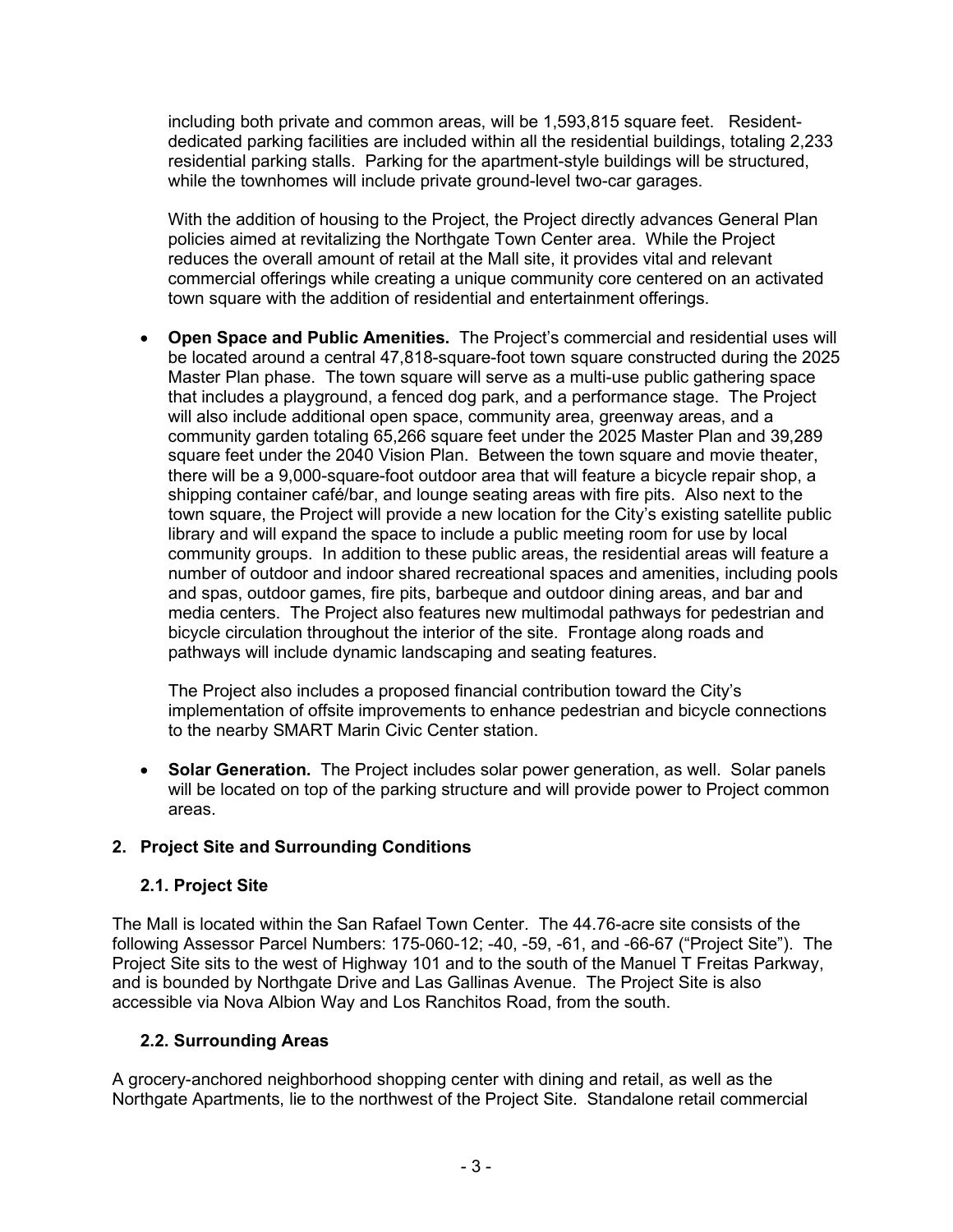and parking lie to the north and northeast in a narrow buffer strip between the Project Site and Highway 101. A large cemetery, Mt. Olivet San Rafael, lies directly to the east. To the south and southeast lie several apartment buildings as well as a residential area of predominately single-family homes. Directly to the west lies Villa Marin, a large retirement home, and a manufacturing facility.

### **2.3. General Plan and Zoning Context**

### **2.3.1. General Plan Policies**

The Project Site is designated Community Commercial Mixed Use under the General Plan. The Community Commercial Mixed Use General Plan designation encourages mixed-use projects that combine housing and commercial uses. General Plan Policy NH-4.2 calls for the City to "strengthen the role of the North San Rafael Town Center as an attractive, thriving heart for the North San Rafael community: an economically viable centerpiece of commerce and activity with diverse activities for persons of all ages." Policy NH-4.2 continues by calling for "revitalizing Northgate Mall and surrounding business areas by encouraging:

> a) A distinctive and vibrant mix of uses, consistent with the area's characteristics;

b) A variety of high-quality stores, entertainment uses, and services to foster local patronage and adapt to the ongoing evolution of retail and commercial activities;

c) Upgrading of anchor and specialty stores, including an additional high-quality retail anchor if needed for economic vitality, consistent with traffic circulation standards;

d) Nightlife activities, such as a late-night restaurant or coffee shops that harmonize with existing activities;

e) Upgrading the appearance of the buildings and landscaping;

f) Additional outdoor public places that support public gatherings and public art;

g) Continued community services, which may include an expanded public library;

h) Completion of the North San Rafael Promenade through the site;

i) Allowing the addition of housing, including maximizing the potential for affordable housing.

The Project implements Policy NH-4.2 by revitalizing the Project Site with a vibrant mix of uses and high-quality retail, upgrading the appearance of buildings, improving landscaping and outdoor spaces, providing community services including a public library, providing multi-use pathways, and incorporating residential uses.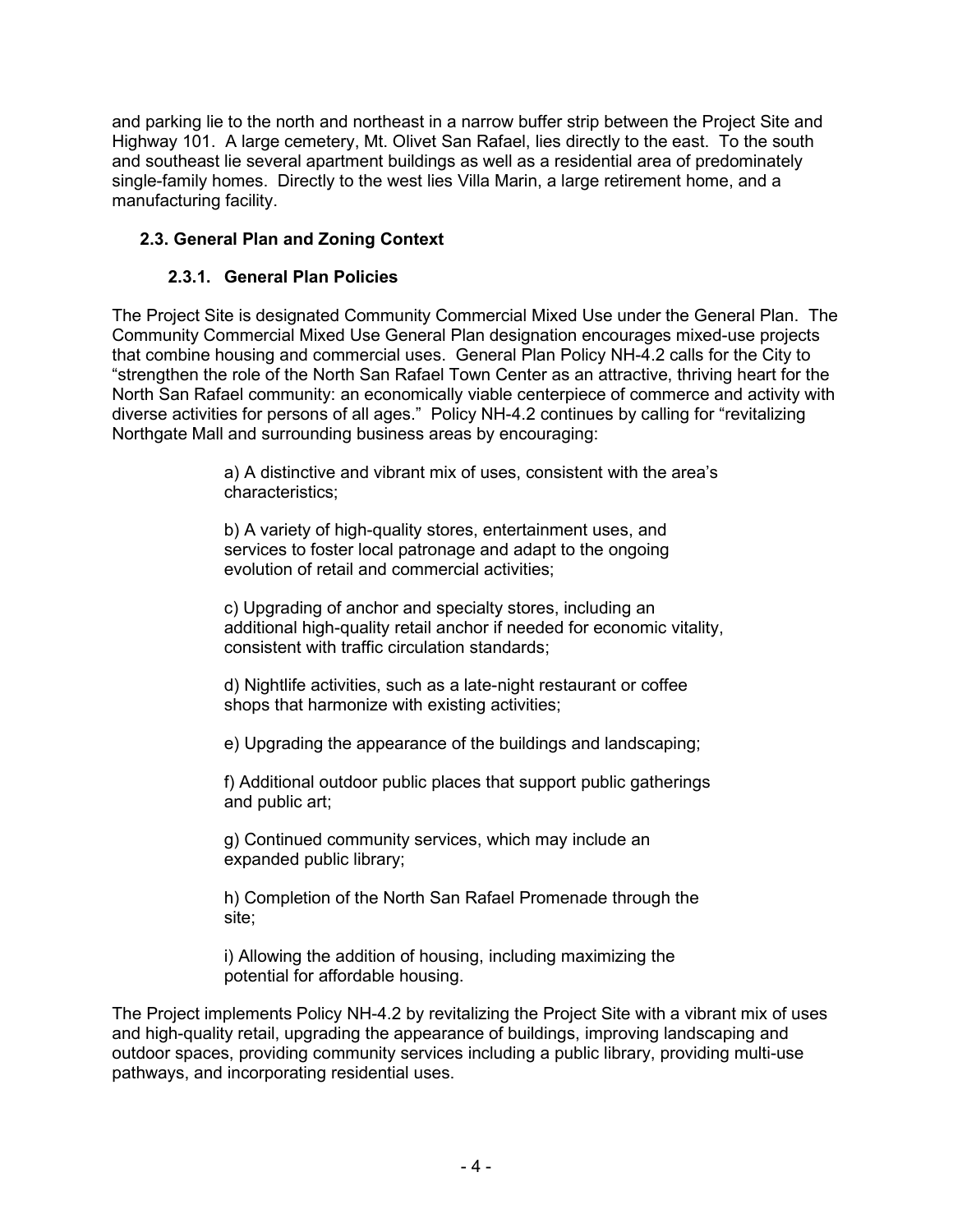### **2.3.2. Zoning**

The Project Site currently is subject to the General Commercial zoning designation pursuant to Sections 14.05.020 and 14.05.030 of the City's Municipal Code ("Code"). The purpose of General Commercial zoning is to provide an area where a broad range of retail, wholesale, and service establishments is desirable. Under the Code, retail and restaurant uses are broadly allowed without discretionary approvals, while multifamily residential is allowed but requires an Administrative Use Permit ("AUP").

The General Plan states that "Planned Development" ("PD") zoning is encouraged for redevelopment of parcels larger than five acres "when the application of traditional zoning standards would make it more difficult to achieve General Plan goals." The General Plan provides further: "The PD zoning designation allows flexible design standards that are more responsive to site conditions as well as the transfer of allowable General Plan and zoning density between contiguous sites under common ownership." (General Plan, LU-1.15). Applications for PD zoning are processed concurrently with other development review permits. An application for the Northgate Town Square PD District is provided as part of the Project's development application. Under the proposed PD District, shopping center, restaurant, and multifamily uses are broadly allowed without discretionary approvals.

### **2.3.3. Development Standards**

The following development standards, among others, will apply to the Project Site:

- FAR: The General Plan and the proposed PD District impose FAR limits for commercial development. (General Plan, Figure 3-2). The FAR limit applicable to the Project Site is 0.3. The Project's approximate FAR for commercial development is 0.26 under the 2025 Master Plan and 0.12 under the 2040 Vision Plan.
- Density: Maximum residential density is approximately 43.6 dwelling units per acre. (General Plan, pg. 3-11). The Project proposes a total of 1,320 residential units, reflecting an approximate density of 29.5 dwelling units per acre.
- Height: The Project Site is subject to a 36-foot height limit prior to any bonus. (General Plan, Figure 3-3). The Project includes a request under the State Density Bonus Law to increase the height limit across the Project Site to 75 feet. All buildings proposed as part of the Project are no more than seven stories or 75 feet in height.

Adoption of the proposed PD District will enable application of development standards, including commercial FAR and residential density, across the Project Site.

### **2.4. Existing Project Site Characteristics**

### **2.4.1. Development, Tenants and Ownership**

The Mall is currently composed of a mixture of retailers and restaurants. Chain department store tenants include Kohl's, Macy's and Sears. Additional retail services are offered in the central, enclosed Mall structure and in additional outlying retail structures, which include HomeGoods and Rite-Aid pharmacy. In addition, the Mall currently houses a fifteen-screen Century movie theatre and a food court.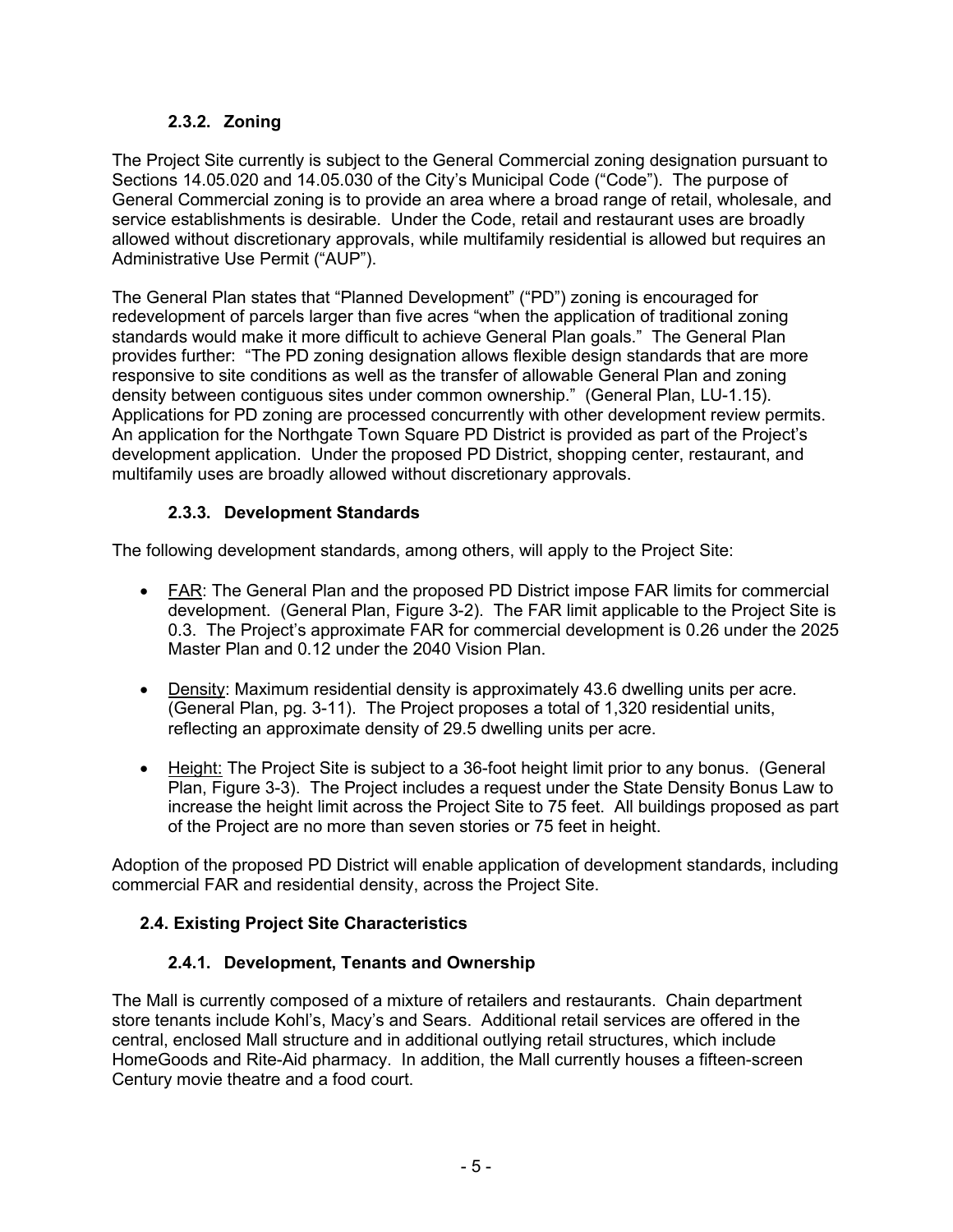### **2.4.2. Parking**

The Project Site currently contains a total of 2,908 parking stalls accessible to the public. This includes 2,380 regular striped stalls within the parking lot, 22 handicapped striped stalls within the parking lot, 15 van-size striped stalls within the parking lot, and 9 regular non-striped parking stalls along the ring road east of Kohl's. There is also an existing parking structure consisting of two stories and 482 stalls.

### **2.5. Development Plan**

## **2.5.1. Types and Uses**

The Project proposes a development plan that includes the following mix of commercial and residential land uses, all consistent with the "attractive" and "thriving heart" community concept described in the General Plan and, more specifically, in Policy NH-4.2:

- The demolition and reconstruction of the existing central Mall building and the construction of related commercial structures, as depicted in the 2025 Master Plan and 2040 Vision Plan illustrations.
- A net decrease in commercial square footage of approximately 530,577 square feet.
- The construction of five commercial pads (26,500 square feet).
- The construction of additional new commercial spaces (57,400 square feet).
- A renovated 65,000-square-foot cinema (addition of 20,000 square feet).
- The development of multifamily housing on six separate parcels, in a variety of sizes and densities, in the configuration depicted in the 2025 Master Plan and 2040 Vision Plan (1,320 dwelling units).
- Implementation of a shared parking plan resulting in seven public parking lots with 1,402 public parking stalls, and resident-specific parking facilities with a total of 2,233 residential parking stalls.
- Development of a central 47,818-square-foot town square and additional open space, community area, greenway areas, and a community garden totaling 65,266 square feet under the 2025 Master Plan and 39,289 square feet under the 2040 Vision Plan.

The Project contemplates a combined total of approximately 1,818,915 square feet of commercial and new residential use (excluding parking facilities). Including the Project, the Project Site will consist of 225,100 square feet of commercial regional and neighborhood serving commercial use, and approximately 1,593,815 square feet of residential use. Residential redevelopment will be concentrated on the southern, eastern, and western portions of the Project Site, and commercial redevelopment will be concentrated in the central and northern portions of the Project Site.

### **2.5.2. Affordable Housing**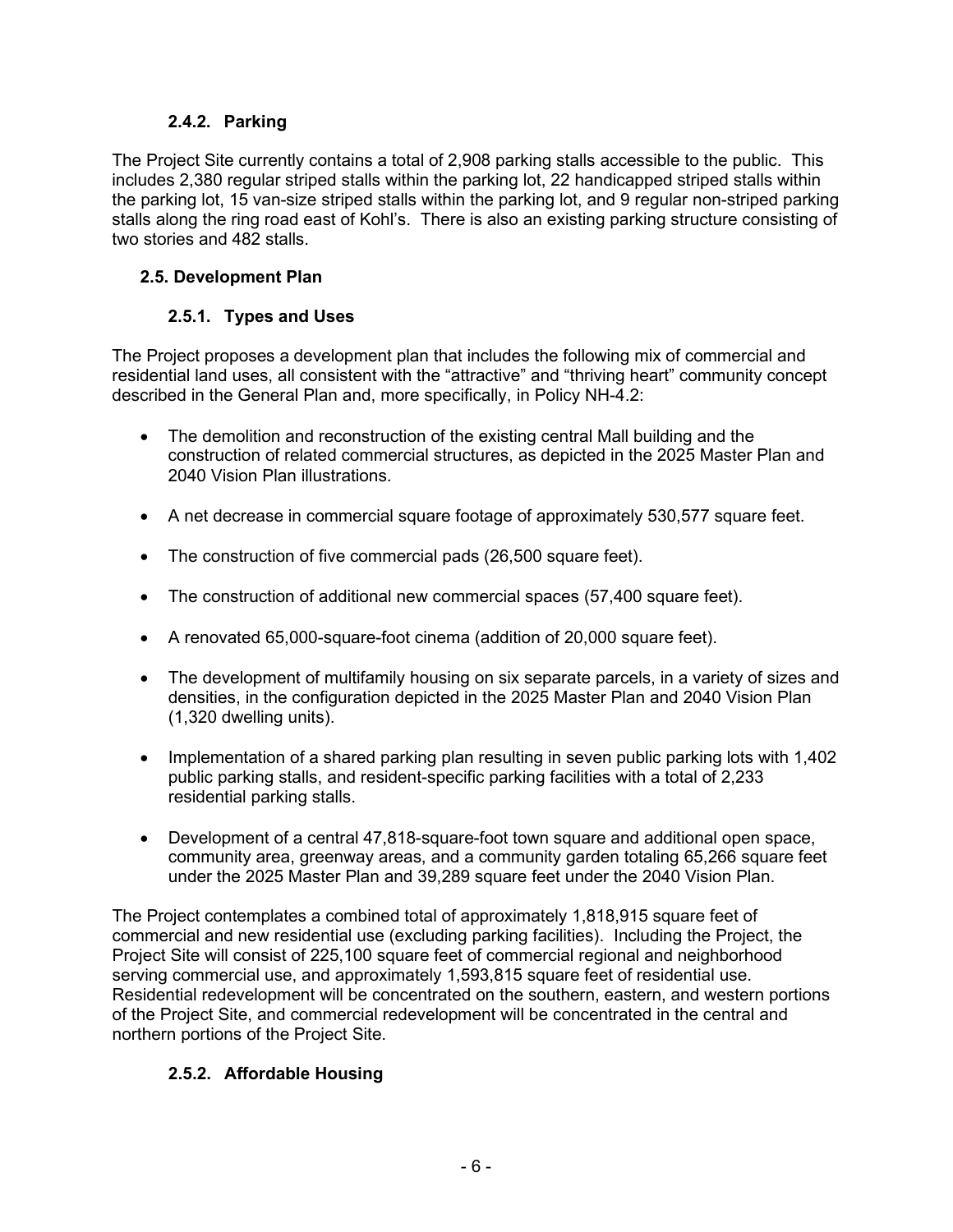The City's affordable housing requirements are included in Code Section 14.16.030. Pursuant to the Code, any new residential development project must provide affordable housing on a permanent basis, subject to limited exceptions. Under the City's revised inclusionary housing requirements, for projects that include 16 or more units, at least 5% of units must be affordable to low-income households, and an additional affordable component (either additional lowincome units, an increased number of moderate-income units, or an in-lieu fee) must be included.

The Project will satisfy the City's revised inclusionary housing requirements by providing on-site affordable residential units as follows:

- Under the 2025 Master Plan, the Project includes 907 new residential units. Ninety-six (96) of these 907 units will be set aside for low-income households, while the remaining 811 units will be offered at market rates. Accordingly, 10.6 percent of units provided under the 2025 Master Plan will be affordable to low-income households.
- All 96 low-income units under the 2025 Master Plan will be located on "Residential 1." All 96 units developed on Residential 1 will be affordable to low-income households.
- Under the 2040 Vision Plan, the Project includes a total of 1,320 residential units. The 2040 Vision Plan includes development of 413 new units, while the remaining 907 units will have been constructed under the 2025 Master Plan. At least 42 of the 413 new units will be set aside for low-income households, while no more than 371 of these new units will be offered at market rates. Accordingly, at least 10.2 percent of new units provided under the 2040 Vision Plan will be affordable to low-income households.
- Twenty-seven (27) newly developed low-income units under the 2040 Vision Plan will be located on "Residential 5," while the remaining 15 low-income units will be located on "Residential 6."
- Of the 1,320 total units developed under the Project, at least 138 units will be set aside for low-income households. At least 10.5 percent of all Project units, therefore, will be affordable to low-income households.

| <b>Phase</b>                      | <b>Total</b><br><b>Units</b> | <b>Minimum</b><br><b>Affordable Units</b> | <b>Affordable Unit</b><br><b>Share of Total</b> | <b>Max. Market-Rate</b><br><b>Units</b> |
|-----------------------------------|------------------------------|-------------------------------------------|-------------------------------------------------|-----------------------------------------|
| 2025 Master Plan                  | 907                          | 96 low-income<br>units                    | 10.6%                                           | 811                                     |
| 2040 Vision Plan<br>(new units)   | 413                          | 42 low-income<br>units                    | 10.2%                                           | 371                                     |
| 2040 Vision Plan<br>(total units) | 1,320                        | 138 low-income<br>units                   | 10.5%                                           | 1,182                                   |

The unit counts identified above can be summarized in table form, as follows:

### **2.5.3. Parking Plan**

The Project proposes a shared parking plan resulting in seven public parking lots with a total of 1,402 parking stalls, including both surface parking stalls (926 stalls) and the renovation of the existing two-story parking structure (476 stalls). Additionally, resident-specific parking facilities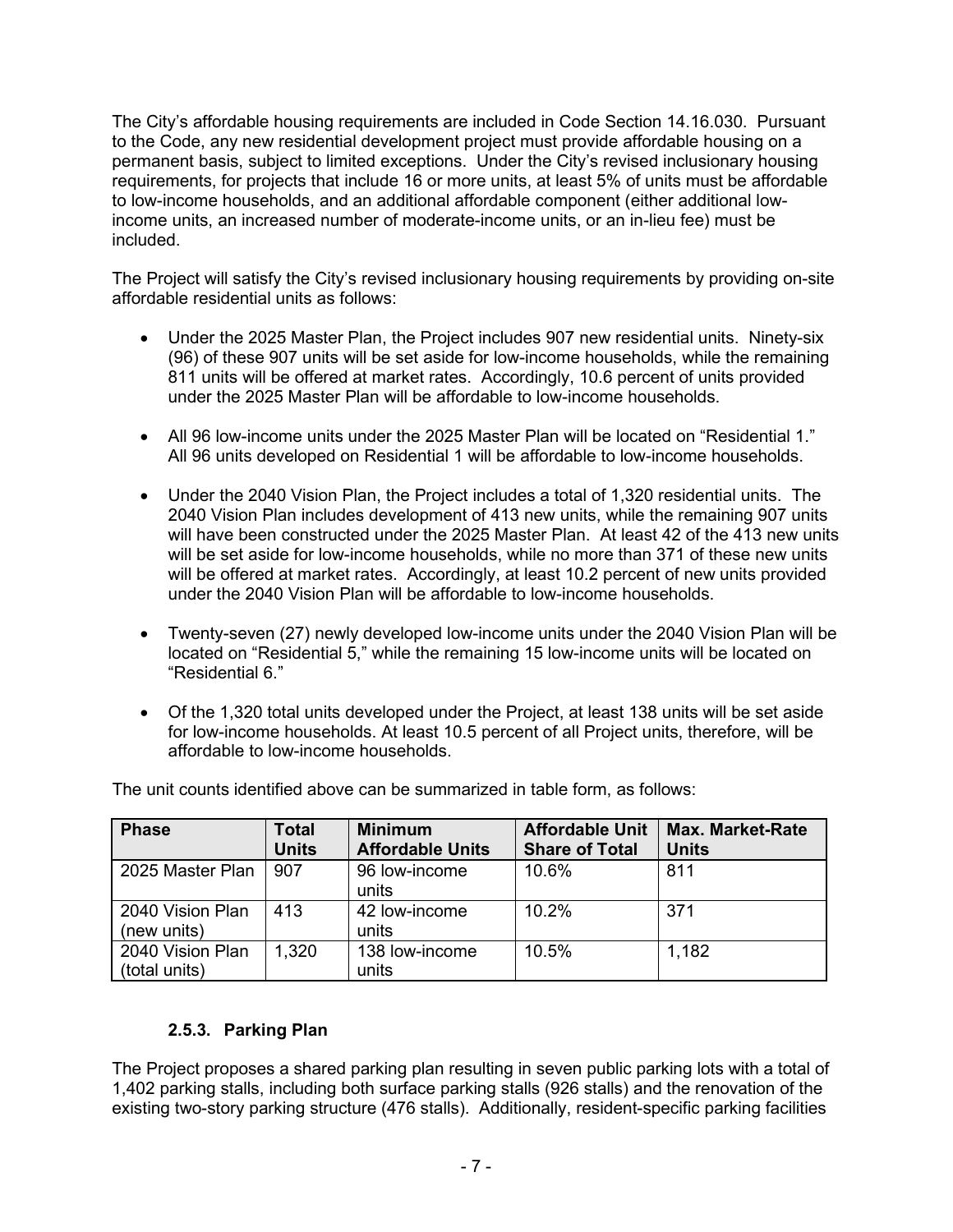are included within all the residential buildings, totaling 2,233 residential parking stalls. Parking for the apartment-style residential buildings will be structured (2,039 stalls), while the townhomes will include private ground-level two-car garages (194 stalls). The residential parking ratio will be 1.70.

## **2.5.4. Demolition and Construction**

As described above, the Project proposes the demolition of 651,807 square feet of commercial space, and the construction of approximately 1,697,715 square feet of combined new commercial and residential uses.

### **3. Project Goals and Objectives**

The Project is designed to implement core goals and policies articulated in the General Plan and the Code, including but not limited to:

- Strengthen the role of the North San Rafael Town Center as an attractive, thriving heart for the North San Rafael community: an economically viable centerpiece of commerce and activity with diverse activities for persons of all ages. (General Plan, Policy NH-4.2).
- Encourage harmonious and aesthetically pleasing design for new and existing development in the Town Center area, including upgrading of landscaping, signage, lighting, and building design. (General Plan, Policy NH-4.3).
- Revitalize Northgate Mall and surrounding business areas by encouraging allowing the addition of housing, including maximizing the potential for affordable housing. (General Plan, Policy NH-4.2(*i*)).
- Encourage the establishment of open areas in land development. (Code Section 14.07.010(C)).
- Collaborate with governmental bodies to take an integrated approach to both the immediate and long-range impacts of the proposed development. (Code Section 14.07.010(G)).

The Project objectives are to maximize implementation of these goals, policies, and objectives by redeveloping the Project Site in a manner that achieves the following targets:

- Implement the San Rafael General Plan 2040 vision for mixed uses, transit orientation, and high-density housing on the Project Site;
- Implement the City's and regional agencies' designation of the Project Site as a Priority Development Area, *i.e.,* a place with convenient public transit service that is prioritized by local government for housing, jobs, and services;
- Redevelop the existing mall facility into a town center with a relevant mix of commercial and retail offerings to support the local economy and provide tax revenues and employment opportunities;
- Create new housing offerings to meet the needs of families of varying sizes and reduce the recognized regional and local deficit of housing;